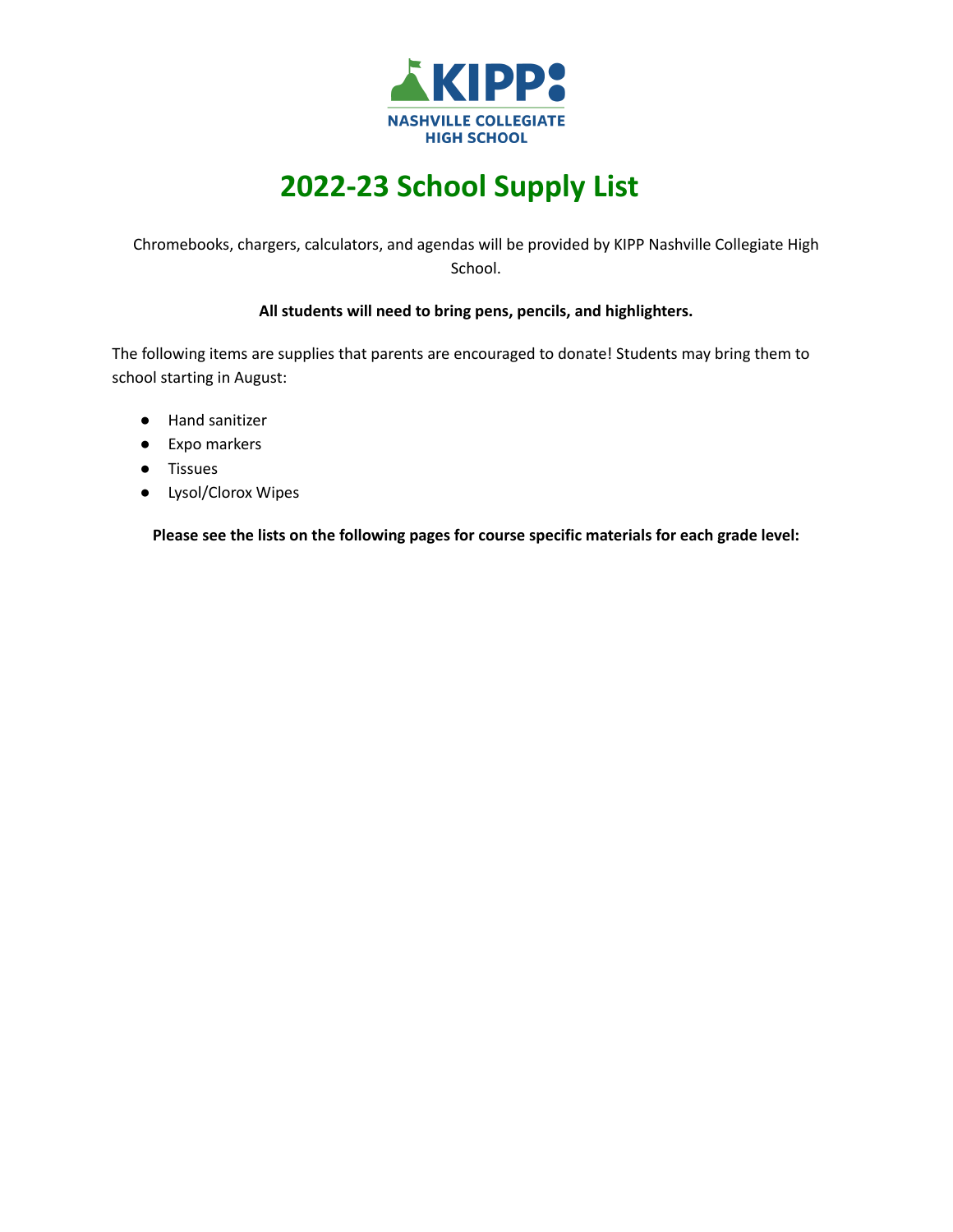

| <b>9th Grade Supplies Needed</b> |                                                                                                                                                                 |  |
|----------------------------------|-----------------------------------------------------------------------------------------------------------------------------------------------------------------|--|
| <b>Class</b>                     | <b>Supplies Needed</b>                                                                                                                                          |  |
| English 1                        | notebook<br>2" 3 ring binder<br>flashcards<br>$\bullet$                                                                                                         |  |
| Algebra 1 & Support              | 2" 3 ring binder<br><b>AAA</b> batteries                                                                                                                        |  |
| <b>Composition 1</b>             | 1" 3 ring binder<br>$\bullet$                                                                                                                                   |  |
| <b>Literature Support</b>        | Composition or spiral notebook<br>$\bullet$                                                                                                                     |  |
| <b>AP Human Geography</b>        | 2" 3 ring binder<br>$\bullet$<br>Single subject notebook<br>$\bullet$<br>12 count colored pencils<br>$\bullet$<br>300 pack of notecards<br>box of tissues       |  |
| <b>Choir/Music</b>               | 1.5" black binder                                                                                                                                               |  |
| <b>Physics</b>                   | 2" 3 ring binder<br>4 AAA batteries                                                                                                                             |  |
| Spanish                          | Have to have:                                                                                                                                                   |  |
|                                  | Spiral bound notebook, composition<br>book, or loose leaf paper in a binder<br>Pack of 100 notecards<br>$\bullet$<br>Folder or binder with pockets<br>$\bullet$ |  |
|                                  | Nice to have:                                                                                                                                                   |  |
|                                  | Highlighters<br>Eraser<br>Sharpener<br>Post-its                                                                                                                 |  |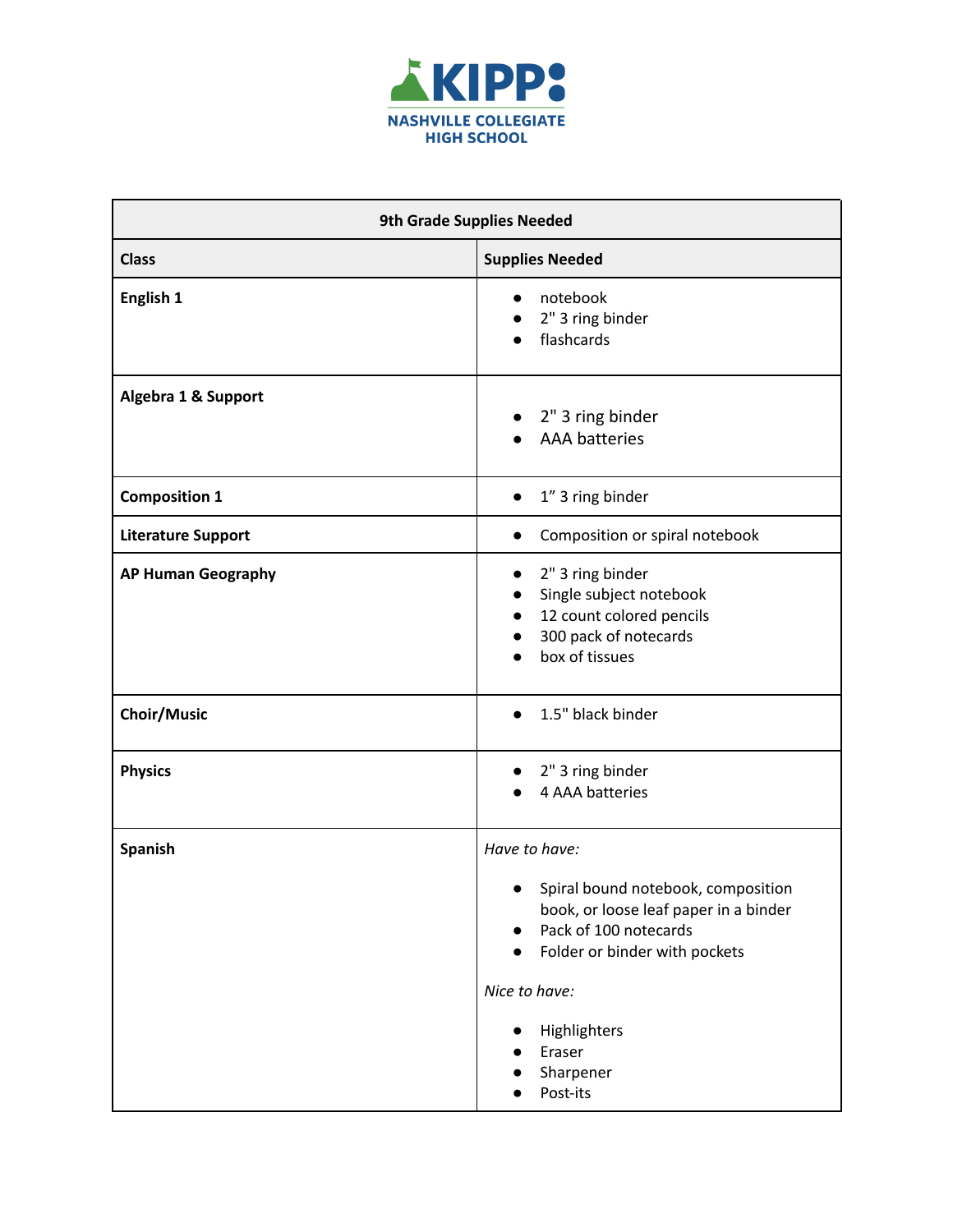

|                   | Sheet protectors for important reference<br>$\bullet$<br>sheets                                                                                                                            |
|-------------------|--------------------------------------------------------------------------------------------------------------------------------------------------------------------------------------------|
| <b>Visual Art</b> | Sketch book<br>Sketching pencils (for example:<br>$\bullet$<br>https://www.walmart.com/ip/Daler-Row<br>ney-Simply-Art-Sketching-Pencils-Graphit<br>e-Pencils-12-Piece/23745179)<br>Erasers |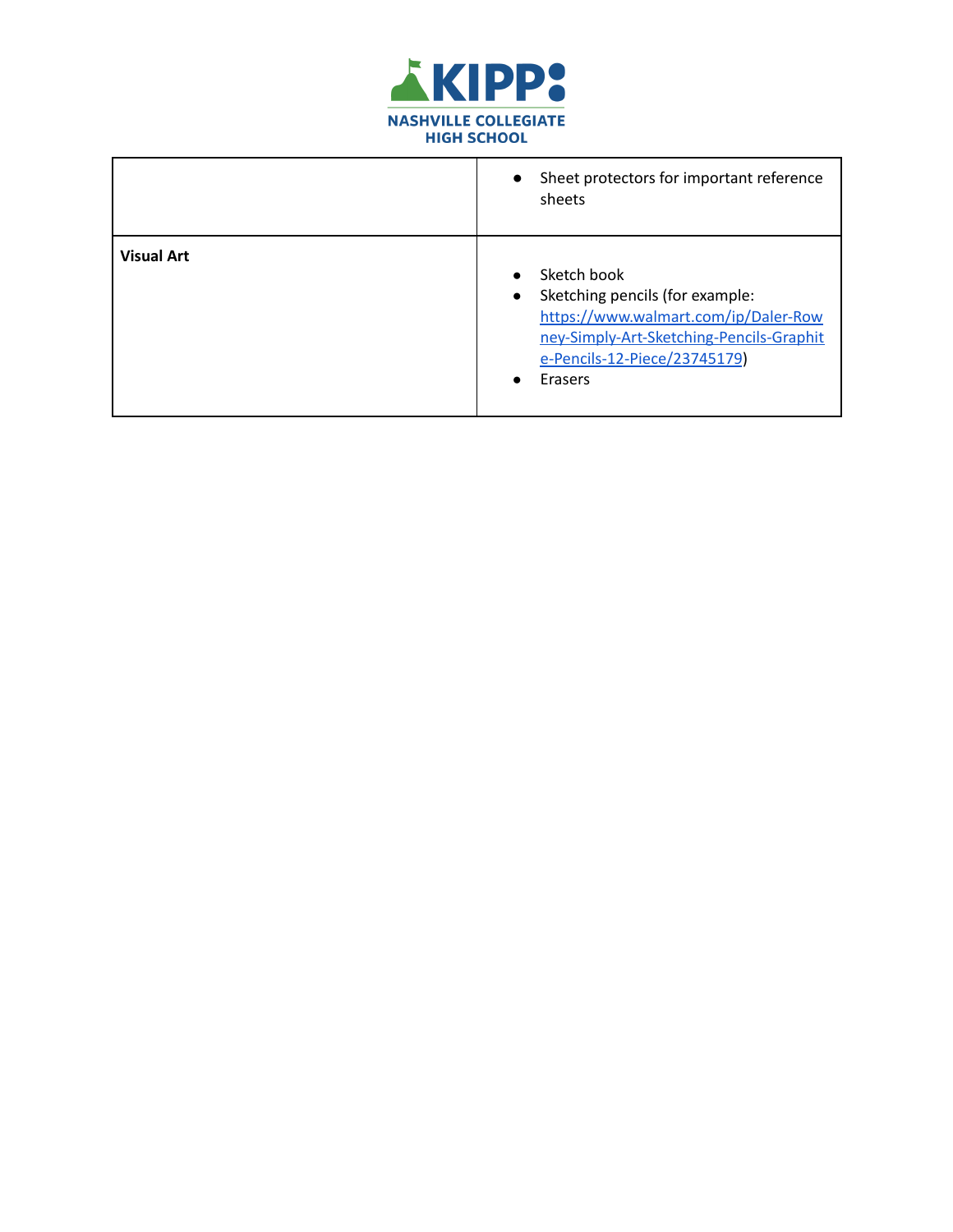

| 10th Grade Supplies Needed |                                                                                                                                                                                                                                   |
|----------------------------|-----------------------------------------------------------------------------------------------------------------------------------------------------------------------------------------------------------------------------------|
| <b>Class</b>               | <b>Supplies Needed</b>                                                                                                                                                                                                            |
| English II                 | 1-inch binder<br>5 dividers<br>Highlighters (preferably yellow)                                                                                                                                                                   |
| <b>Composition 10</b>      | 3 ring binder (preferably larger, like 1-2<br>inches)<br>5 Dividers for binder<br>Red pen<br>Highlighters.                                                                                                                        |
| Geometry                   | 3 ring binder<br>loose leaf paper<br>graph paper<br>4 "AAA" batteries (for calculators)<br>headphones<br>Highlighters<br>Purple / Green pens (for corrections)                                                                    |
| Chemistry                  | 12-3 in 3 ring binder<br>loose-leaf notebook paper<br>1-2 sets of tab dividers.                                                                                                                                                   |
| <b>Lifetime Wellness</b>   | Notebook<br>Black 3 ring binder<br>Colored pencils<br>Loose leaf paper<br><b>Facial tissues</b><br>Athletic wear for Physical Health Unite<br>First Aid Supplies for First Aid/CPR Unit<br>5lb Bag of Sugar for Reproductive Unit |
| <b>World History</b>       | College-rule spiral notebooks (at least 2<br>of them) just for my class<br>Headphones for laptop                                                                                                                                  |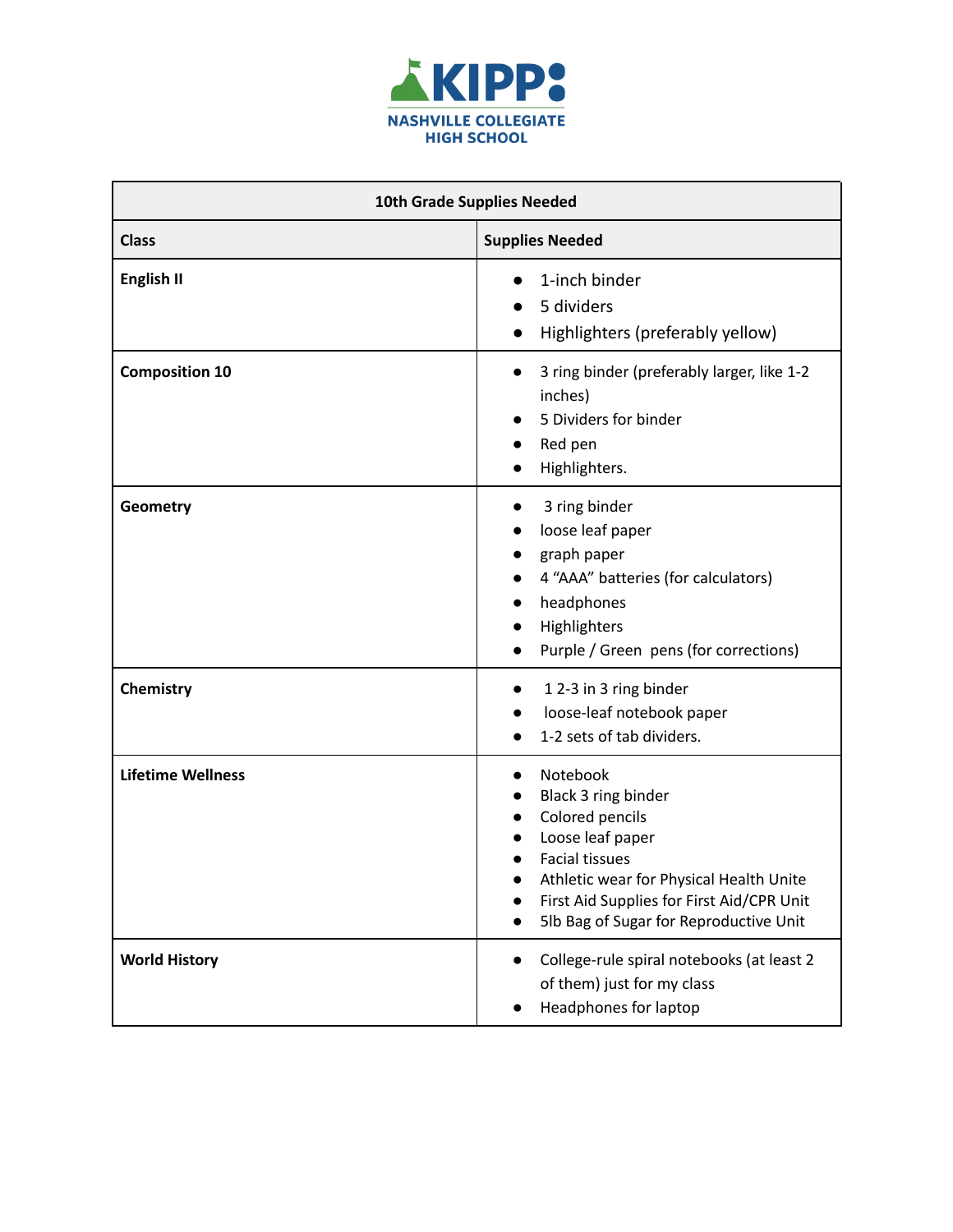

| <b>11th Grade Supplies</b>                         |                                                                                                                                                       |                                                                                                |
|----------------------------------------------------|-------------------------------------------------------------------------------------------------------------------------------------------------------|------------------------------------------------------------------------------------------------|
| <b>Class</b>                                       | <b>Required</b>                                                                                                                                       | Good to have                                                                                   |
| Algebra 2                                          | Spiral notebook<br>Folder                                                                                                                             | Notecards<br>Binder                                                                            |
| <b>Pre-Calc</b>                                    | Spiral notebook<br>Folder                                                                                                                             | Notecards<br>Binder                                                                            |
| <b>Biology</b>                                     | 3 or 5 subject notebook<br>Binder to hold materials - can<br>be shared with other classes<br>if there are dividers                                    | Highlighters<br>Note cards                                                                     |
| <b>Composition 11</b>                              | Binder paper or notebook<br>Folder for hand-outs                                                                                                      | Highlighters<br>Eraser<br>Sharpener<br>Post-its                                                |
| <b>English 3</b>                                   | Spiral Notebook<br>Folder<br>Highlighter                                                                                                              | Notecards<br>Post-its<br>3 Prong Binder                                                        |
| <b>AP Language</b>                                 | Spiral-bound notebook,<br>$\bullet$<br>composition book, or<br>loose-leaf paper in a binder<br>Pack of 100 notecards<br>Folder or binder<br>$\bullet$ | 3-4 highlighters in various<br>colors<br>Sheet protectors for<br>important reference materials |
| <b>AP US History</b>                               | Spiral-bound notebook,<br>$\bullet$<br>composition book, or<br>loose-leaf paper in a binder<br>Pack of 100 notecards<br>Folder or binder              | Highlighters<br>Eraser<br>Sharpener<br>Post-its                                                |
| <b>Honors US History</b>                           | Spiral-bound notebook,<br>$\bullet$<br>composition book, or<br>loose-leaf paper in a binder<br>Pack of 100 notecards<br>$\bullet$<br>Folder or binder | Highlighters<br>Eraser<br>Sharpener<br>Post-its                                                |
| <b>College &amp; Career</b><br><b>Readiness 11</b> | Designated CCR11<br>notebook/folder                                                                                                                   | <b>Writing Utensil</b>                                                                         |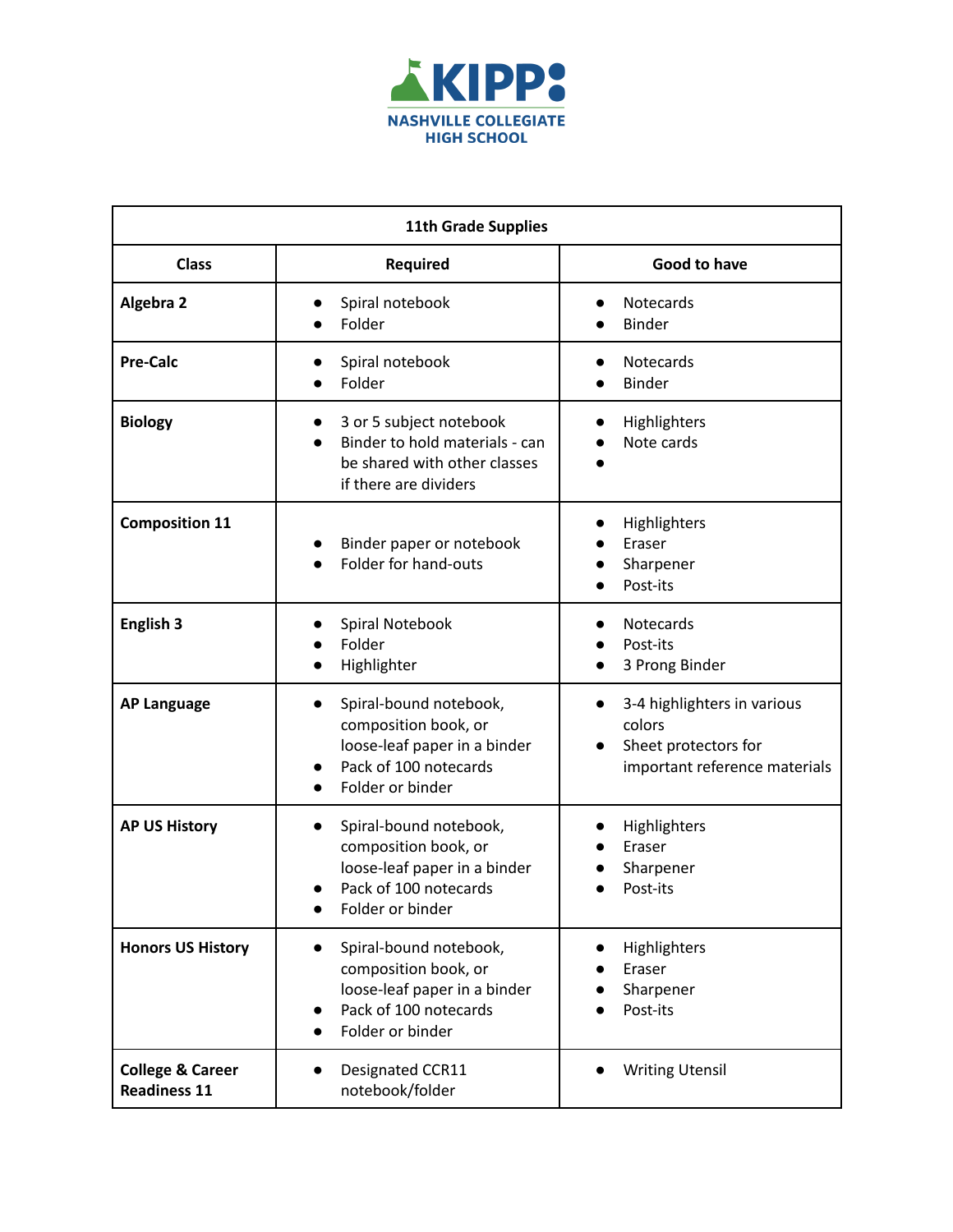

| Spanish 1                 | Spiral-bound notebook,<br>composition book, or<br>loose-leaf paper in a binder<br>Pack of 100 notecards<br>Folder or binder | <b>Highlighters</b><br>Eraser<br>Sharpener<br>Post-its<br>Sheet protectors for<br>$\bullet$<br>important reference materials |
|---------------------------|-----------------------------------------------------------------------------------------------------------------------------|------------------------------------------------------------------------------------------------------------------------------|
| <b>Heritage Spanish 1</b> | Spiral-bound notebook,<br>composition book, or<br>loose-leaf paper in a binder<br>Folder or binder                          | <b>Highlighters</b>                                                                                                          |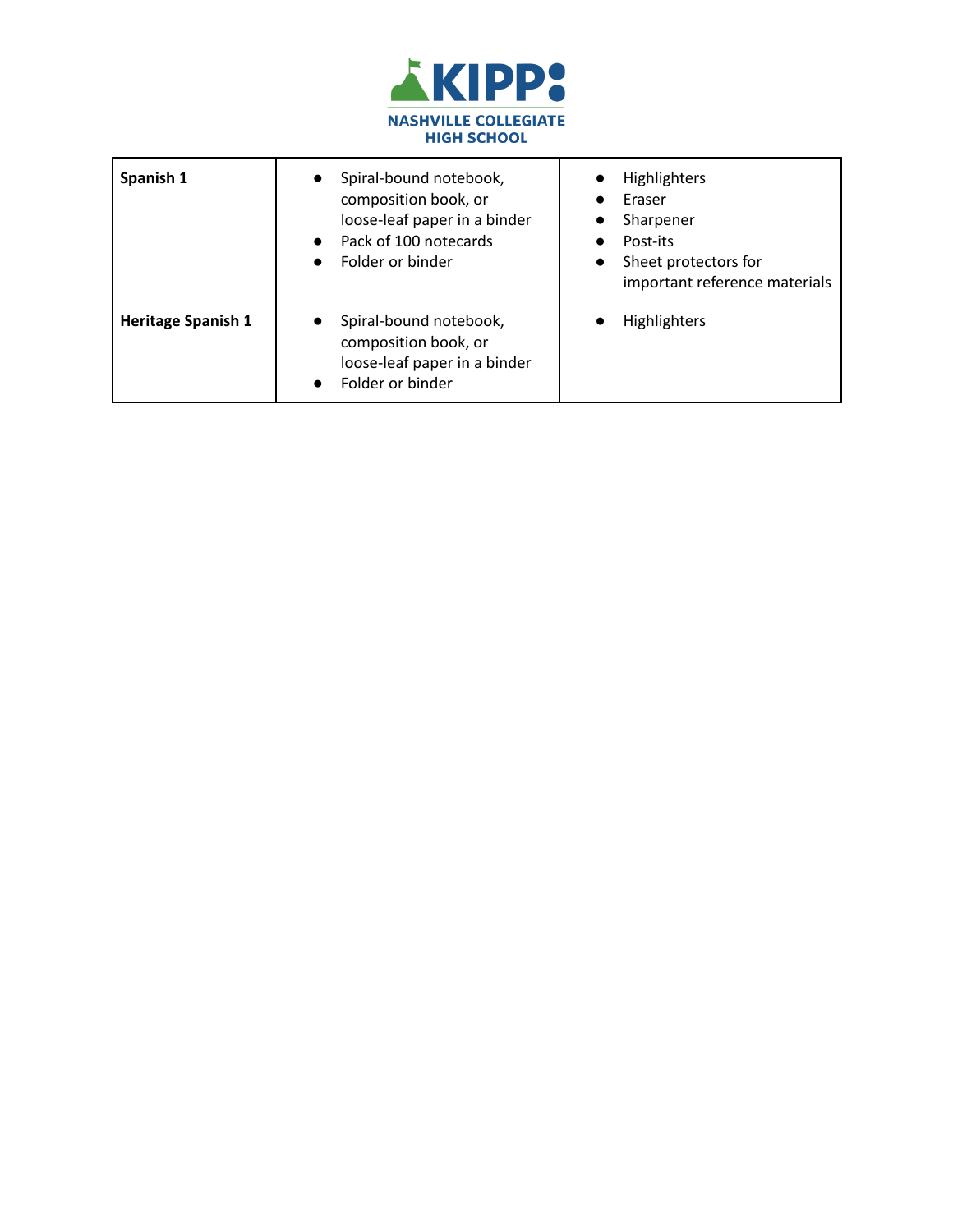

| 12th Grade Supplies Needed  |                                                                                                                                                                 |
|-----------------------------|-----------------------------------------------------------------------------------------------------------------------------------------------------------------|
| <b>Class</b>                | <b>Supplies Needed</b>                                                                                                                                          |
| <b>College Readiness 12</b> | 3 Ring Binder<br>Notebook Paper<br>$\bullet$<br><b>Dividers</b><br>$\bullet$<br>Highlighters                                                                    |
| <b>Composition IV</b>       | 3 Ring Binder with Notebook Paper or<br>2 Spiral Notebooks                                                                                                      |
| <b>AP Literature</b>        | 3 Ring Binder with Notebook Paper or<br>2 Spiral Notebooks                                                                                                      |
| English 4                   | 1 Spiral Notebook<br>$\bullet$                                                                                                                                  |
| <b>AP Seminar</b>           | 3 Ring Binder with Notebook Paper<br>$\bullet$<br>1 Spiral Notebook                                                                                             |
| <b>AP Statistics</b>        | 3 Ring Binder<br>Notebook Paper<br>$\bullet$<br>Calculator<br>$\bullet$<br>2 Spiral Notebooks                                                                   |
| <b>AP Calculus</b>          | 3 Ring Binder<br>Loose Leaf Paper<br><b>Graph Paper</b><br>4-AAA batteries (for calculators)<br>Highlighter<br>Green/Purple Pen (for corrections)<br>Headphones |
| <b>AP Government</b>        | 1" or 1.5" 3 Ring Binder<br>Notebook Paper                                                                                                                      |